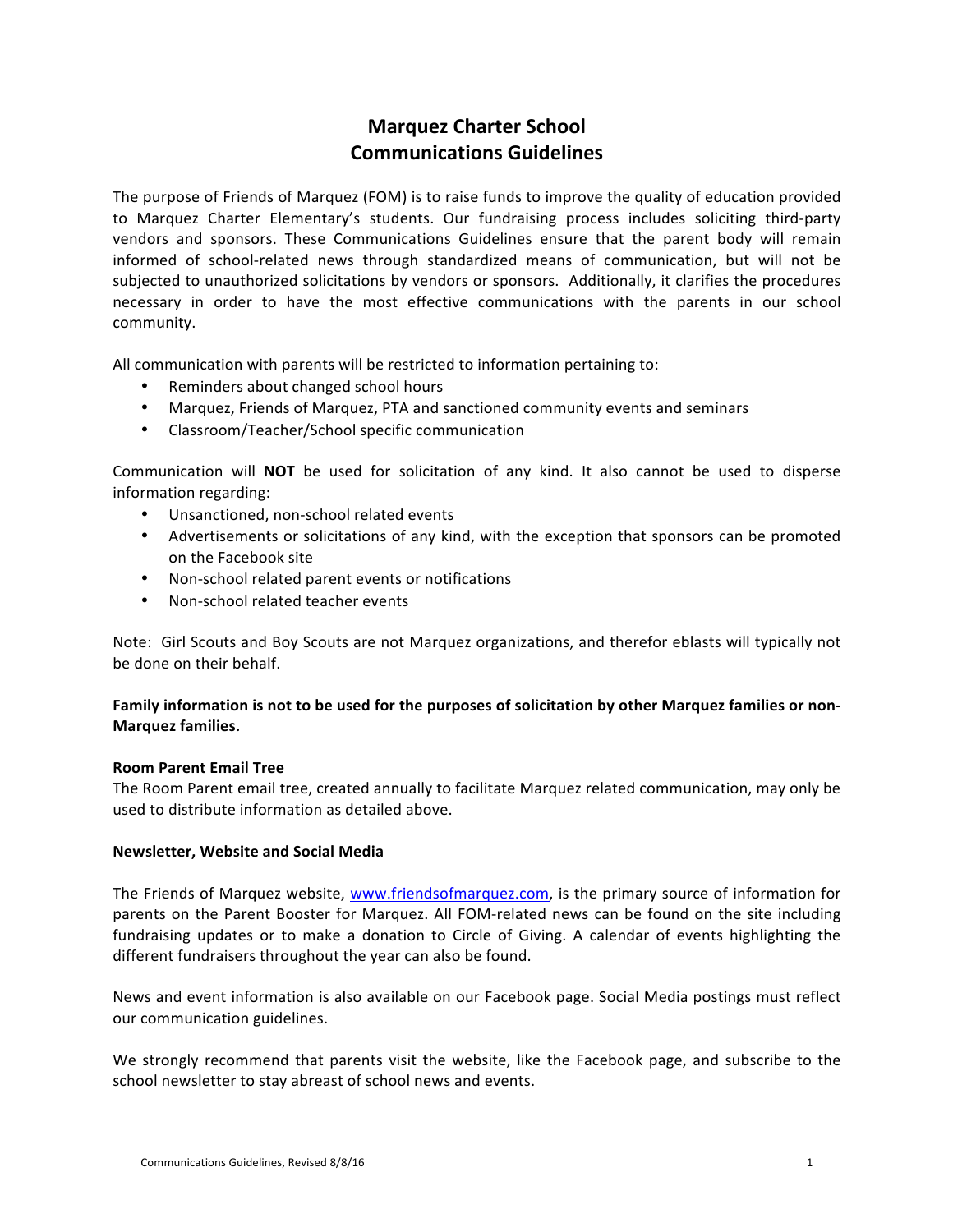# **Flyers in Office**

Marquez, FOM and PTA may support outside interests/businesses by allowing them to leave preapproved flyers (as approved by the Marquez Principal), provided at no cost to the school or FOM, in the Main Office.

## **Flyers in Homework Folders**

This is restricted to school, FOM or PTA events and reminders. The school wishes to minimize paper distribution. Should an exception be made, appropriate flyers (as approved by the Marquez Principal, FOM or PTA) should be provided at no cost to the school or FOM, for distribution.

#### **Eblast/Newsletter Procedures**

Friends of Marquez uses Constant Contact to send eblasts and newsletters to parents.

## Weekly eblasts

The schedule for weekly eblasts is as follows:

- Monday: Room Parents
- Tuesday: FOM (COG, Auction, Recruiting, etc.)
- Wednesday: YOP
- Thursday: PTA
- Friday, Saturday, Sunday: No eblasts

If you would like an eblast sent out during a given week, the person in charge of scheduling eblasts must be notified no later than Sunday evening prior to the requested eblast day. Please note that not all eblast requests can be accommodated, as something else may have a higher priority during that particular week. If notification is not received by the Sunday prior to the eblast, an eblast for another party may be added to the daily slot. For example, if FOM does not notify by Sunday that they intend to send an eblast that week, their spot may be pre-empted by something else school-related, such as Science Fair.

The procedure to get an item eblasted is as follows:

If the eblast is going through the room parent chain:

- All room parent eblasts should be sent to the Head Room Parent for distribution, even if it is grade-level specific. Please do not circumvent the email tree.
- Text should be sent to the Head Room Parent no later than the Saturday before distribution Monday.
- Messages via room parents should be specifically related to the classrooms or grade levels requiring some interaction with the RPs. For example, getting volunteers for Halloween or auction baskets.
- Room parent emails should be used sparingly, in order to maintain their effectiveness.

If the eblast is going through Constant Contact:

- Submit all eblast blurbs by 5PM at least two days in advance of the eblast date Feel free to submit them earlier!
- Include the subject line for the eblast